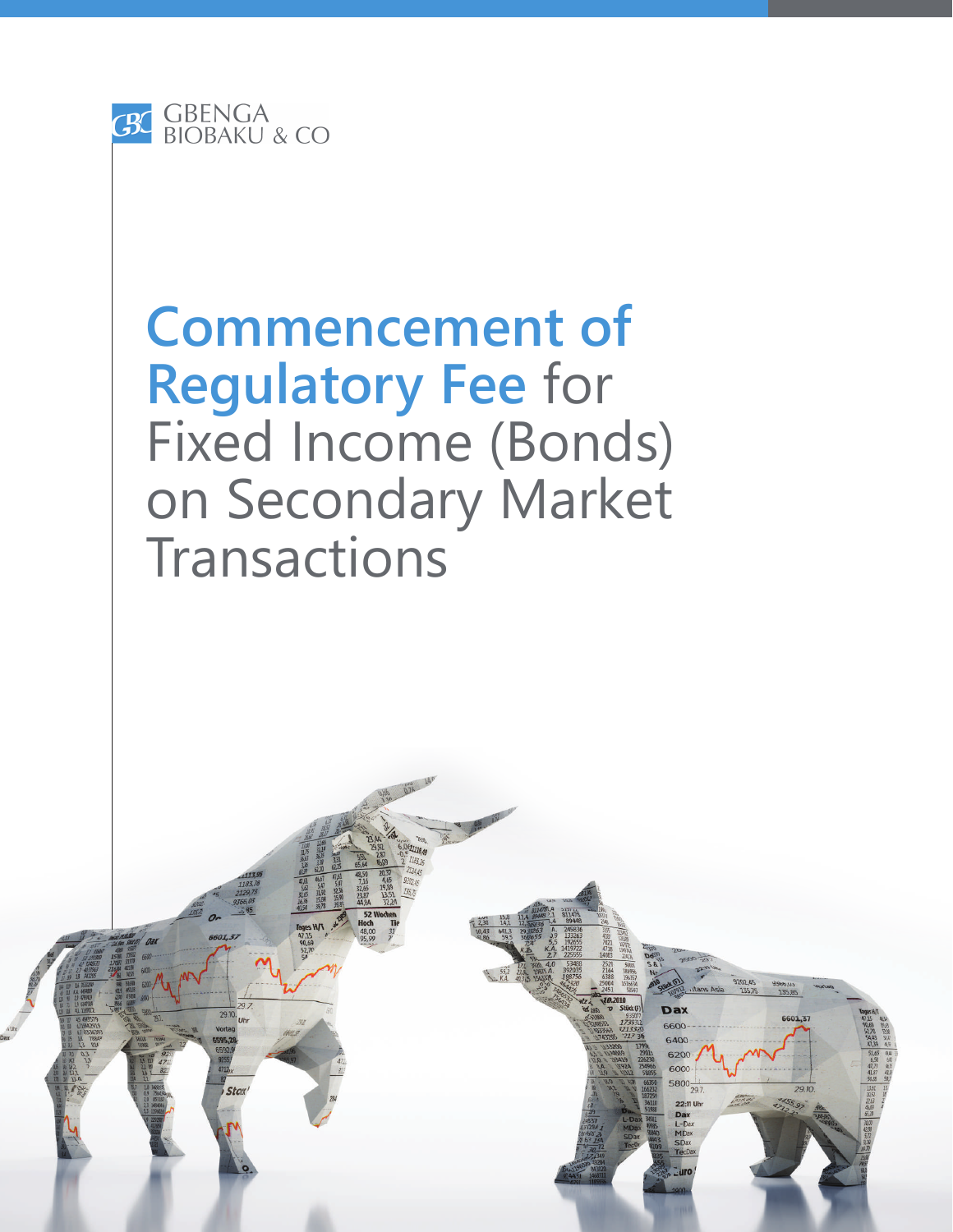The Securities Exchange Commission has issued a Circular made pursuant to the powers conferred upon it by Section 13(u) of the Investments and Securities Act (ISA), 2007 and Schedule 1, Part D of the SEC Rules (Registration Fees, Minimum Capital Requirements, Securities and others) which empower SEC to levy, among others, fees on transactions relating to investments and securities business in Nigeria.

The regulatory fee structure on secondary market transactions on Bonds is deemed to have taken effect from January 1, 2022.

Under this fee structure, SEC will charge an amount of 0.025% of the total value of all secondary market transactions on Bonds, while the Securities Exchange on which the transaction occurs will charge an amount not exceeding 0.025% of the total value of secondary market transactions on Bonds.



Secondary market transactions on Bonds shall include bond transactions executed on a Securities Exchange (Exchange), reported by voice or by any other means to an Exchange as having being transacted thereon or of which the information of the transaction details are featured on the Exchange's platform for purposes including but not limited to onward transmission to a Depository for settlement, price discovery and corporate disclosure.



While bond transactions by Dealing Members will attract a single regulatory fee of 0.0001% of the total value of the secondary market transactions on Bonds, and are exempt from the 0.025% fee charge earlier stated.